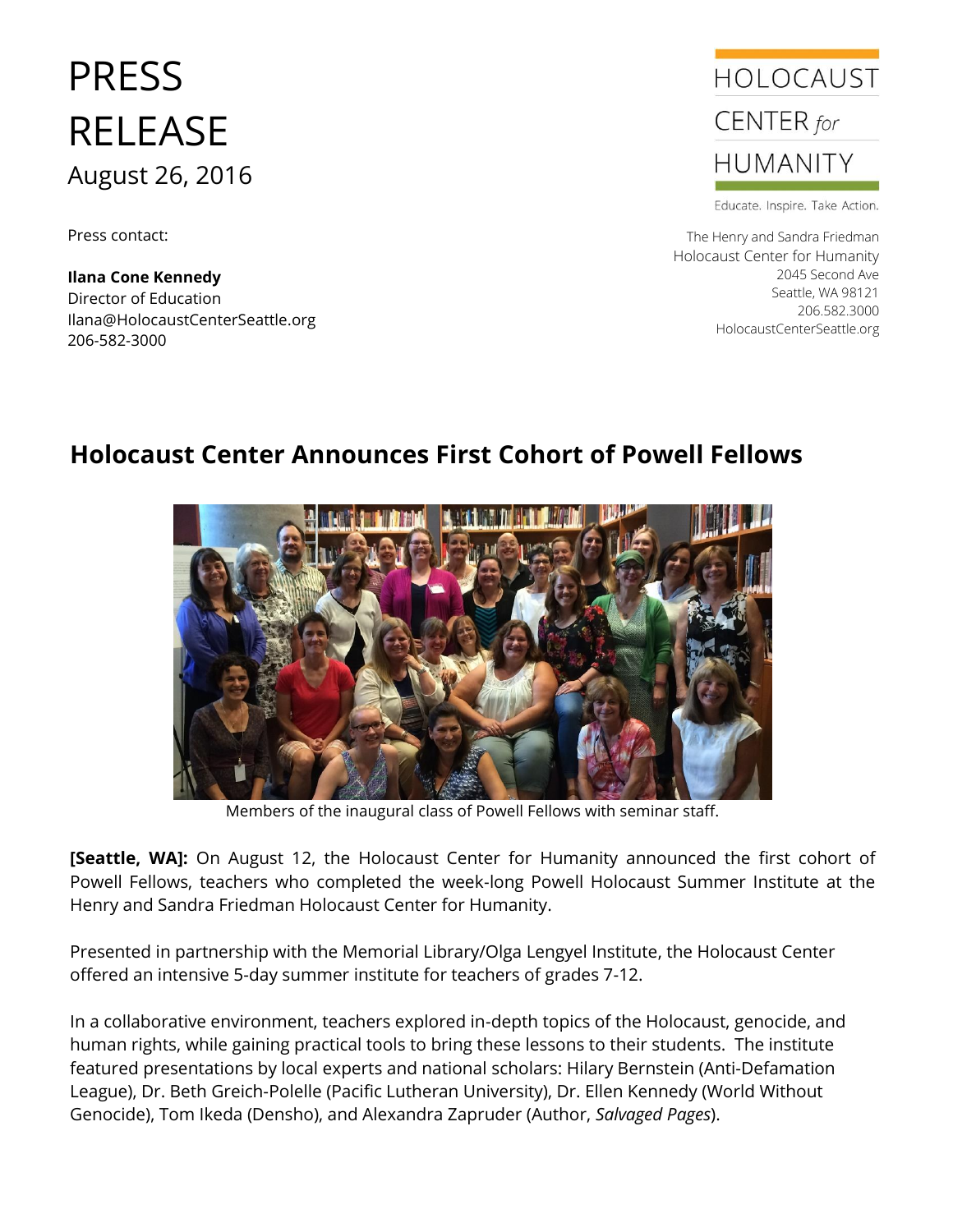Powell Fellows will have the opportunity to participate in advanced professional development opportunities throughout the year and will help mentor new teachers.

The Powell Fellows are: Nance Adler (Jewish Day School, Bellevue), Branda Anderson (Kamiak High School, Mukilteo), Lauren Bear (Holy Family Parish School, Kirkland), Toni Canady (Mount Si High School, Snoqualmie), Rosemary Conroy (St. Luke's School, Shoreline), Megan Corbin (Showalter Middle School, Tukwila), Holly Cotton (Seattle World School, Seattle), Carolyn Hall (Roosevelt High School, Seattle), Alan Kahn (Garfield High School, Seattle), Kristy Koch (Reardan Middle School), Pia Longinotti (Freeman High School, Rockford), Wendy Muscat-Tyler (St. Andrew's High School, Victoria, BC), Heidi Pouley (Archdiocese of Seattle), Sarah Richard (Sherwood Charter School, Sherwood, OR), Deborah Robinson (Meridian Middle School, Kent), Jenai Sheffels (Tesia Stem High School, Redmond), Susan Sieg (Seattle Christian School), Graeme Stacey (Kelowna Secondary School, Kelowna, BC), Sarah Thomas (Rochester High School), Nickolie Travis (Nelsen Middle School, Renton), Karla Tripoli (Seattle Christian School), and Julie Wilson (Glacier View Jr. High, Puyallup).

The seminar was sponsored by the Powell Family and the Conference on Jewish Material Claims Against Germany, Inc.

ABOUT THE CENTER: Connecting lessons of the Holocaust to a broad range of relevant themes for our time, from bullying to social justice, the Holocaust Center for Humanity has been teaching students to become engaged citizens and to speak out against bigotry and prejudice since 1989. The Center works directly with teachers, students, and community groups across the Northwest to provide educational materials, curriculum, and interaction with local Holocaust survivors who tell their stories to 20,000 students of all ages each year. In 2015, the Center opened its museum to the public. 15,000 students of all ages have toured the Center's exhibits during the 2015-2016 school year.

*The Center's mission is to inspire teaching and learning for humanity in the schools and communities of this region through study of the Holocaust. Find out more at [HolocaustCenterSeattle.org.](http://www.holocaustcenterseattle.org/)*

#### **OTHER PROGRAMS FOR EDUCATORS**

**Teacher Workshop: Non-Jewish Victims of the Holocaust September 22, 4:30-7:30PM Henry and Sandra Friedman Holocaust Center for Humanity**

*Offered in conjunction with the traveling exhibit, "Nazi Persecution of Homosexuals, 1933-1945".* Although Jews were the primary targets, the Nazis and their collaborators also persecuted other groups for racial or ideological reasons. Targeted groups included political opponents, Poles, homosexuals, Roma (Gypsies) and the handicapped. The Nazis and their collaborators murdered millions of individuals from these groups.

This interactive workshop will help to prepare educators to teach the complex history of the Holocaust in a way that stimulates critical thinking and make connections between this history and